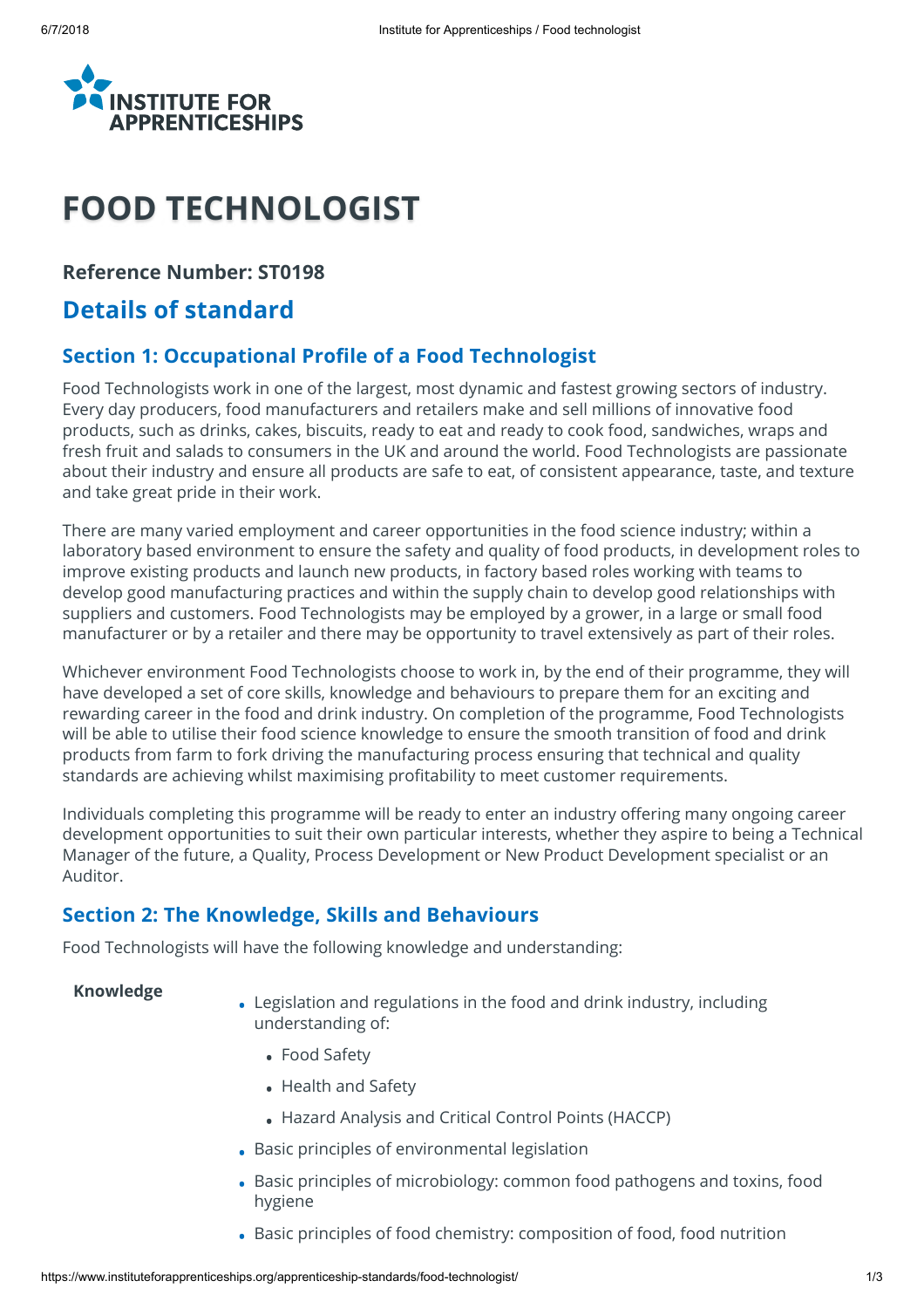- How to carry out sensory analysis
- Use and purposes of food industry standards (eg British Retail Consortium, Standard Operating Processes, Quality Management Systems and internal and external specifications)
- Internal and external audit processes used in food businesses
- How to collect, interpret and analyse data and complete documentation •
- Principles of raw materials: specifications, supply, storage, handling and quality assurance
- The key principles of Continuous Improvement (CI) Management •
- Management systems used in food businesses: Good Manufacturing Processes (GMP), Good Hygiene Practices (GHP), process flow and risk management
- Understanding of the drivers of costs and quality •
- Methods of pest control and pest prevention •
- The functions and processes used in new and existing product development (NPD and EPD)
- The food supply chain from end to end, and relationships within it •
- Understanding of a range of problem solving techniques, to include root cause analysis and investigation methods
- Appreciation of ethical issues in the food industry •
- Understanding of how to cost products •

Food Technologists will demonstrate the following skills:

#### Skills

- Implement and maintain risk management systems (eg Hazard Analysis and Critical Control Points)
- Review and maintain technical procedures for food businesses •
- Use a range of IT systems to analyse and interpret data to identify trends and drive Continuous Improvement (CI)
- Provide and interpret management data and information (reports and presentations)
- Carry out internal audits and participate in external audits •
- Conduct sensory evaluation activities •
- Investigate and resolve problems, including customer complaints and quality issues
- Contribute to Continuous Improvement (CI) •
- Develop and maintain effective relationships with customers, suppliers and  $\ddot{ }$ colleagues
- Act as a champion for the technical department within the wider business •
- Carry out a product costing
- Support product trials
- Use problem solving techniques, to include root cause analysis and investigation methods